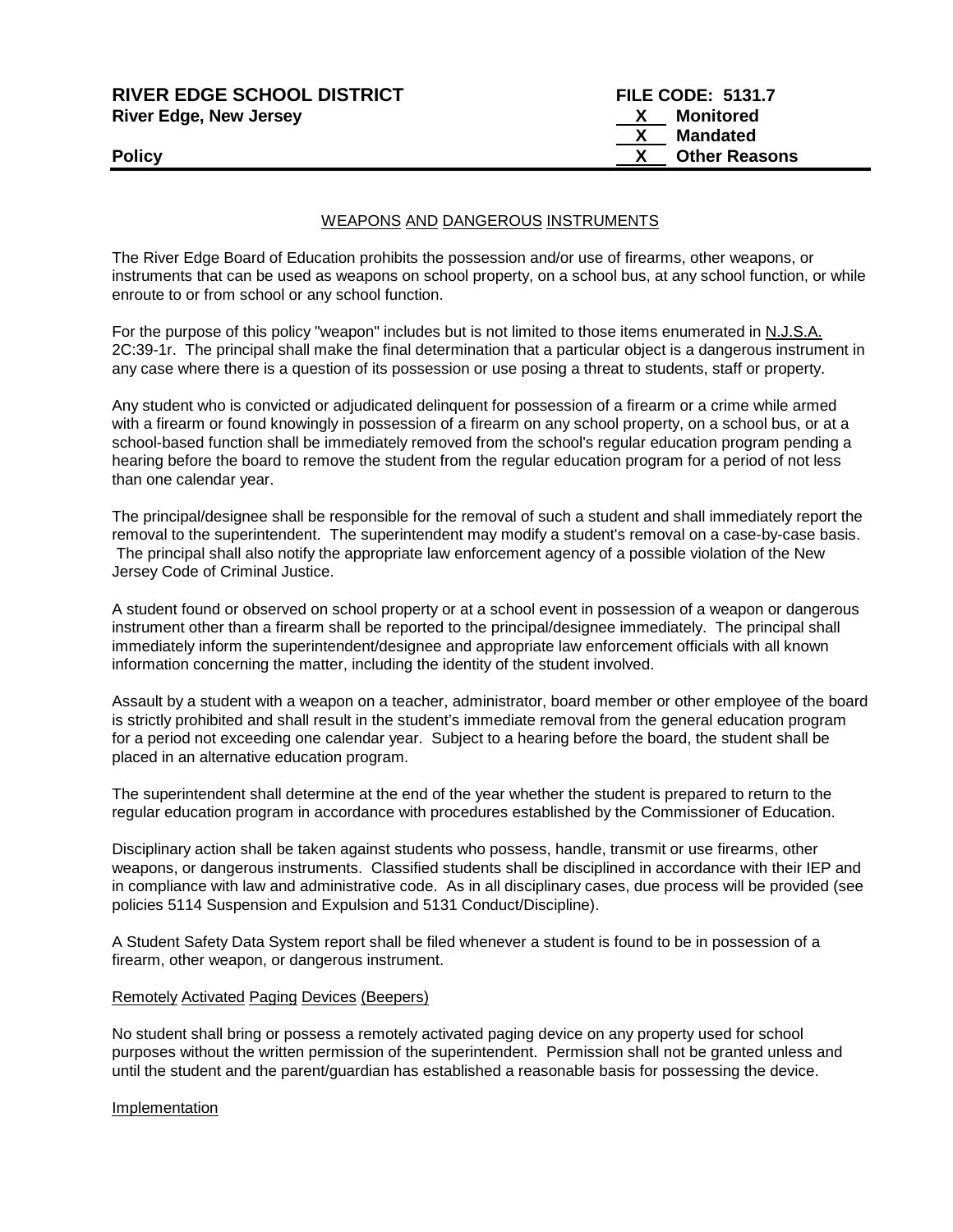# WEAPONS AND DANGEROUS INSTRUMENTS (continued)

The board directs the superintendent to develop regulations to implement this policy.

| Adopted:             | December 2, 1992   |
|----------------------|--------------------|
| Revised:             | December 3, 2003   |
| NJSBA Review/Update: | August 2017        |
| Readopted:           | September 12, 2018 |

#### Key Words

Weapons, Dangerous Instruments, Violence, Paging Devices, Beepers, Firearms

| Legal References: N.J.S.A. 2A:4A-60 et al. | Disclosure of juvenile information; penalties for<br>disclosure              |
|--------------------------------------------|------------------------------------------------------------------------------|
| N.J.S.A. 2C:12-1                           | Definition of assault                                                        |
| N.J.S.A. 2C:33-19                          | Paging devices, possession by students                                       |
|                                            |                                                                              |
| N.J.S.A. 2C:39-1                           | <b>Definitions</b>                                                           |
| N.J.S.A. 2C:39-5                           | Unlawful possession of weapons                                               |
| N.J.S.A. 2C:39-6                           | Exemptions                                                                   |
| N.J.S.A. 18A:6-1                           | Corporal punishment of students                                              |
| N.J.S.A. 18A:36-19.2                       | Student locker or other storage facility; inspections;<br>notice to students |
| N.J.S.A. 18A:37-1                          | Submission of students to authority                                          |
| <u>N.J.S.A.</u> 18A:37-2                   | Causes for suspension or expulsion of students                               |
| N.J.S.A. 18A:37-2.1                        | Assaults by student upon teacher, administrator,                             |
| through $-2.5$                             | board member or employee of board of education;                              |
|                                            | suspension; expulsion proceedings                                            |
| N.J.S.A. 18A:37-7                          | Zero Tolerance for Guns Act                                                  |
| through $-12$                              |                                                                              |
| N.J.A.C. 6A:14-2.8                         | Discipline/suspension/expulsion (special education)                          |
| N.J.A.C. 6A:16-1.1et seq.                  | Programs to Support Student Development                                      |
| See particularly:                          |                                                                              |
| N.J.A.C. 6A:16-1.3, -5.2,                  |                                                                              |
| $-5.4, -5.5, -5.6, -6.1, -6.2,$            |                                                                              |
| $-6.3(b)$ , $-6.4$                         |                                                                              |
|                                            |                                                                              |

P.L. 103-382, Improving America's Schools Act of 1994 Section 1702, Prohibits possession or discharge of a firearm in a school zone, Pub. L. 101-647

Attorney General's Executive Directive No. 1988-1, Memorandum of Agreement (revised, amended)

State in re T.L.O., 94 N.J. 331 (1983), reversed on other grounds, New Jersey v. T.L.O., 569 U.S. 325 (1985).

See also Commissioners' Decisions indexed under "Students - Punishment of" in Index to N.J. School Law Decisions

Every Student Succeeds Act of 2015, Pub. L. 114-95, 20 U.S.C.A. 6301 et seq.

The New Jersey School Search Policy Manual, New Jersey Attorney General (1998)

A Uniform State Memorandum of Agreement Between Education and Law Enforcement